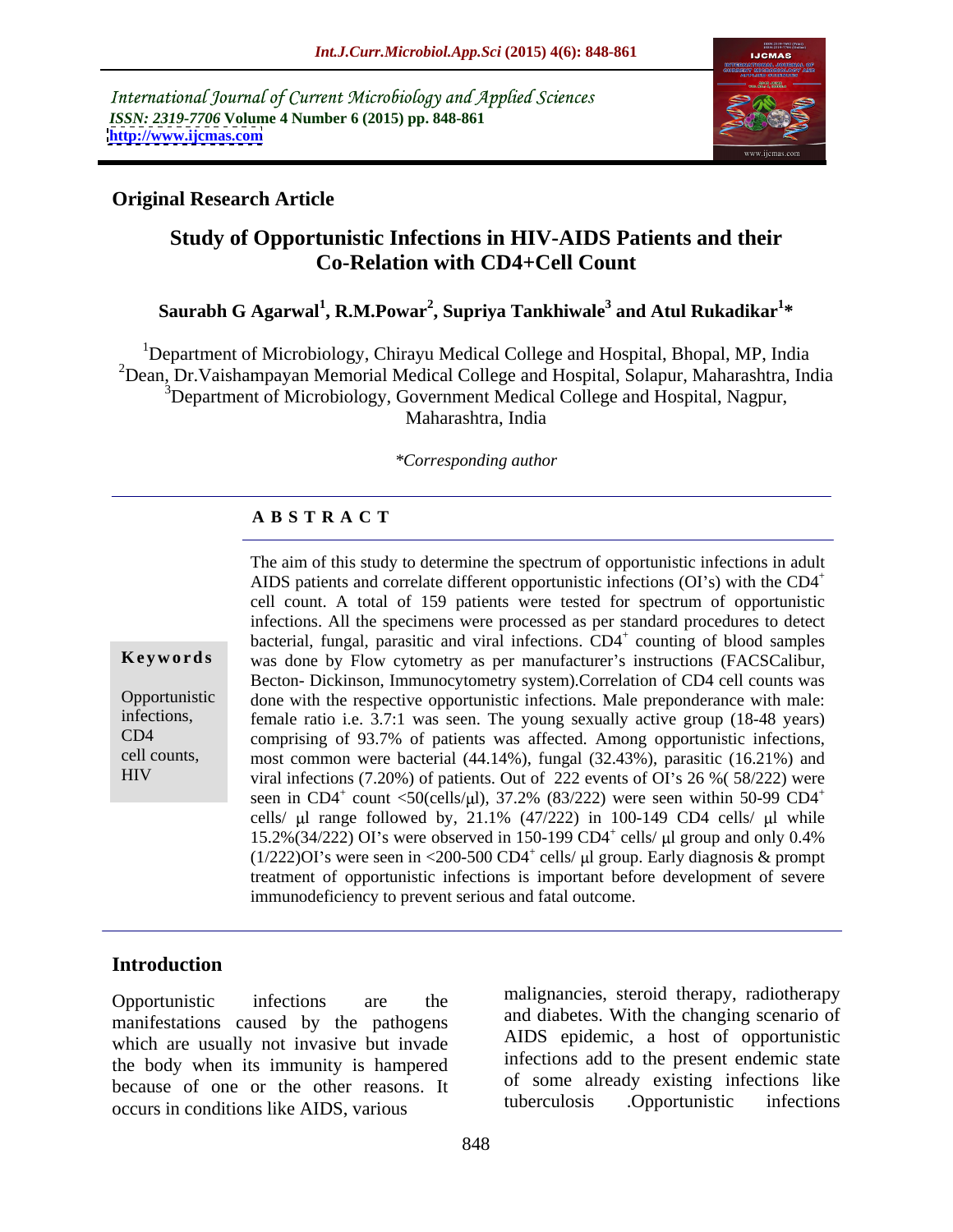account for the majority of the mortality and the morbidity in AIDS .The type of pathogen responsible for morbidity and the CD4<sup>+</sup> cell count. mortality vary from region to region. The identification of such pathogen is very important to manage such cases. $<sup>1</sup>$ </sup>

A person infected with HIV develops into a Department of Microbiology, Government case of full blown AIDS by appearance of a Medical College & Hospital (GMCH), variety of infections, labeled as Nagpur from May 2006 to October 2007 opportunistic infections and malignancies. after approval from ethical committee.159 Common opportunistic infections seen in America and Europe are Pneumocystis coming to ART clinic were included in the carinii pneumonia (PCP), Cryptococcal meningitis, Cytomegalovirus (CMV), and Toxoplasmosis. But in developing countries CD4/CD3 enumeration: The CD4/CD3 of Africa, South, and south-east Asia, enumeration was done using the single BD Mycobacterium tuberculosis ranks as the FACS count machine Becton Dickinson and most common infection seen in the reported company, USA by strictly following the

According to latest report by NACO(2007), Depending on the patients clinical features 65% cases of Tuberculosis, 57.5% of Candidiasis,36% of Cryptosporidiasis, 14% included sputum, stool, CSF, oral swab, Herpes Zoster, 13% PCP, 9% bacterial pneumonia, 9% Cryptococcal meningitis,

Most of the opportunistic infections broadly detection of ova, larva, trophozoites and cyst correlate with CD4 lymphocyte count in majority of the cases.<sup>4</sup> HIV presently accounts for the highest number of deaths attributable to any single infective agent. other. Also bacteriological culture of stool India has an estimated 5.2million HIV-was done for identifying bacterial infections. infected people. The threat to their life is not from virus alone. Opportunistic infections Candidiasis was diagnosed by taking oral (OI s) and associated complications account swab specimens and was cultured on for a considerable proportion of such Sabouraud's dextrose agar and suspected mortality. Appropriate management of OI's colony was identified by Germ tube test. is as important as antiretroviral therapy Cryptococcal meningitis was diadgnosed by (ART) in preventing mortality and using India ink preparation of CSF and morbidity among HIV-infected persons. culture on SDA.

With this background, present study was undertaken to study the spectrum of

patients & to study the correlation of different opportunistic infections  $(OI's)$  with the  $CD4^+$  cell count. cell count.

### **Materials and Methods**

The prospective study was conducted in the HIV positive patients either hospitalized or study.

AIDS cases.<sup>2</sup> manufacturer's instructions. CD4/CD3 enumeration: The CD4/CD3 manufacturer's instructions.

> various specimens were collected which lymph node & skin scrapings.

3.8% Toxoplasmosis and Kaposi s sarcoma Stool specimens were collected and 0.17% have been found in India.<sup>3</sup> examined microscopically using saline wet mounts. Lugol's iodine was used for the intestinal parasites. Smears were examined by Modified acid fast staining for Cryptosporidium parvum, Isospora belli and

culture on SDA.

opportunistic infections in adult AIDS impression smears from vesicular lesionsHerpes infection was diagnosed by taking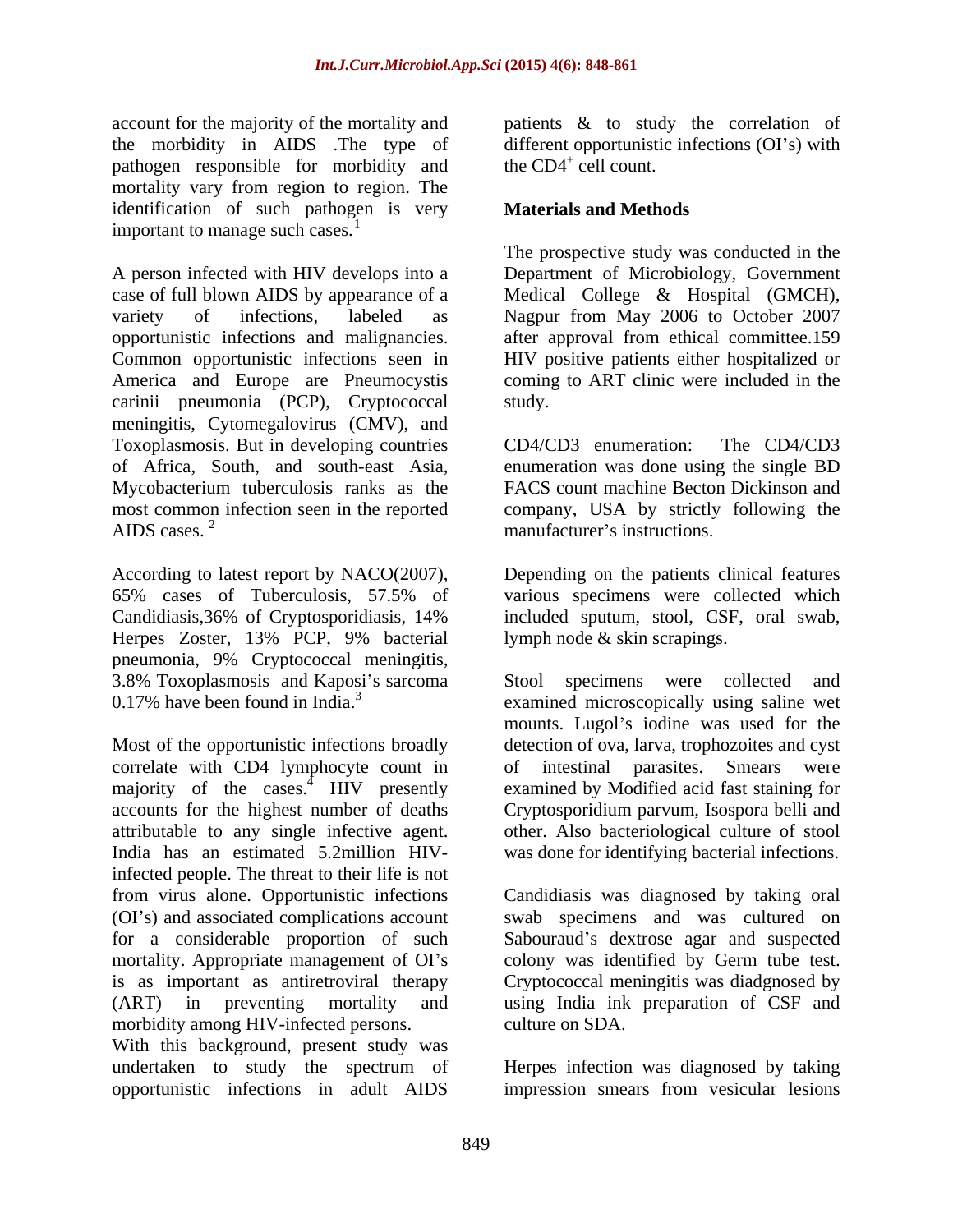cells by Tzanck test using Giemsa stainor i.e. 40% each (10/25), Klebsiella H&E. The preumoniae 12% (3/25), Staphylococcus

## **Results and Discussion**

34(21.4%) were females. Male to female ratio was found to be 3.7: 1.Most of the patients (93.7%) belonged to 18-48(years) Parasitic infections included age group (Table No.1). Cryptosporidium 50% (2/4) followed by

In this study total 222 opportunistic infections were found comprising of bacterial, fungal, parasitic & viral infections. Viral infections included Herpes zoster 50% Among different opportunistic infections, (3/6), *Molluscum contagiosum* 33% (2/6) bacterial infections were seen in 44.14% and *Cytomegalovirus retinitis* in 16.7 % patients, followed by fungal in 32.43%, parasitic in 16.21% & viral in 7.20% **respectively.** (Table No. 2) **OI**'s **association** with CD4<sup>+</sup> count 50-99

In the present study total 222 events of OI's were found comprising of bacterial, fungal, Most of the OI's ie 37.2% (83/222) were count  $\langle 50 \rangle$ (cells/µl), 37.2% (83/222) were seen within  $50-99$  CD4<sup>+</sup> cells/  $\mu$ l range 16.7%(14/83) parasitic infections and followed by, 21.1% (47/222) in 100-149 CD4 cells/  $\mu$ l while 15.2%(34/222) OI's were observed in 150-199  $CD4^+$  cells/  $\mu$ l

 $(23/58)$  fungal infections, 6.9% ( $4/58$ ) Trichophyton rubrum 3.8% (1/26). parasitic infections and 10.3% (6/58) of viral

and by demonstrating multinucleated giant tuberculosis were seen with equal frequency i.e. 40% each (10/25), *Klebsiella pneumoniae* 12% (3/25), *Staphylococcus aureus* 4% (1/25) and *E. coli* 4 % (1/25).

In the present study, total 159 HIV positive Candidiasis 69.6 %( 16/23) followed by AIDS patients were included. Out of these *Cryptococcal meningitis* 21.7% (5/23), patients, 125 were males (78.6%) and *Pneumocystis jiroveci* 4.3% (1/23) and In fungal infections, most common was *Trichophyton rubrum* 4.3 % (1/23).

> Parasitic infections included *Cryptosporidium* 50% (2/4) followed by Isospora 25 % (1/4), *Strongyloides* 25%  $(1/4).$

> Viral infections included Herpes zoster 50% (1/6) patients.

### **count 50-99 (cells/ l)**

parasitic and viral infections. Most of the seen within 99-50 CD4 cells/  $\mu$ l range which OI's ie 26 % (58/222) were seen in  $CD4^+$  comprised of 45.8% (38/83) bacterial  $16.7\% (14/83)$  parasitic Most of the OI's ie  $37.2\%$  (83/222) were infections, 31.3% (26/83) fungal infections, 16.7%(14/83) parasitic infections and 6.0%(5/83) of viral infections.

cells/ l In this group, among bacterial infections group and only 0.4% (1/222)OI s were seen most common was pulmonary tuberculosis  $\sin$  <200-500 CD4<sup>+</sup> cells/  $\mu$ l group. 47.4% (18/38) followed by extra-pulmonary **OI**'s association with  $CD4^+$  count  $\lt 50$  pneumoniae 7.9% (3/38) and **count <50** *pneumoniae* 7.9% (3/38) and **(cells/ l)** *Staphylococcus aureus* 2.6% (1/38). tuberculosis 44.7% (17/38), *Klebsiella pneumoniae* 7.9% (3/38) and

In this group, 26 %( 58/222) of opportunistic In fungal infections, most common was infections were seen which comprised of Candidiasis 76.9 %( 20/26) followed by 43.1% (25/58) bacterial infections,39.7% *Cryptococcal meningitis* 19.2% (5/26) and *Trichophyton rubrum* 3.8% (1/26).

infections. The example of Parasitic infections included Among bacterial infections, pulmonary followed by *Isospora belli, Strongyloides* tuberculosis and extra-pulmonary *stercoralis, Hymenolepis nana, Entamoeba*. Parasitic infections included *Cryptosporidium parvum* 64.3% (9/14)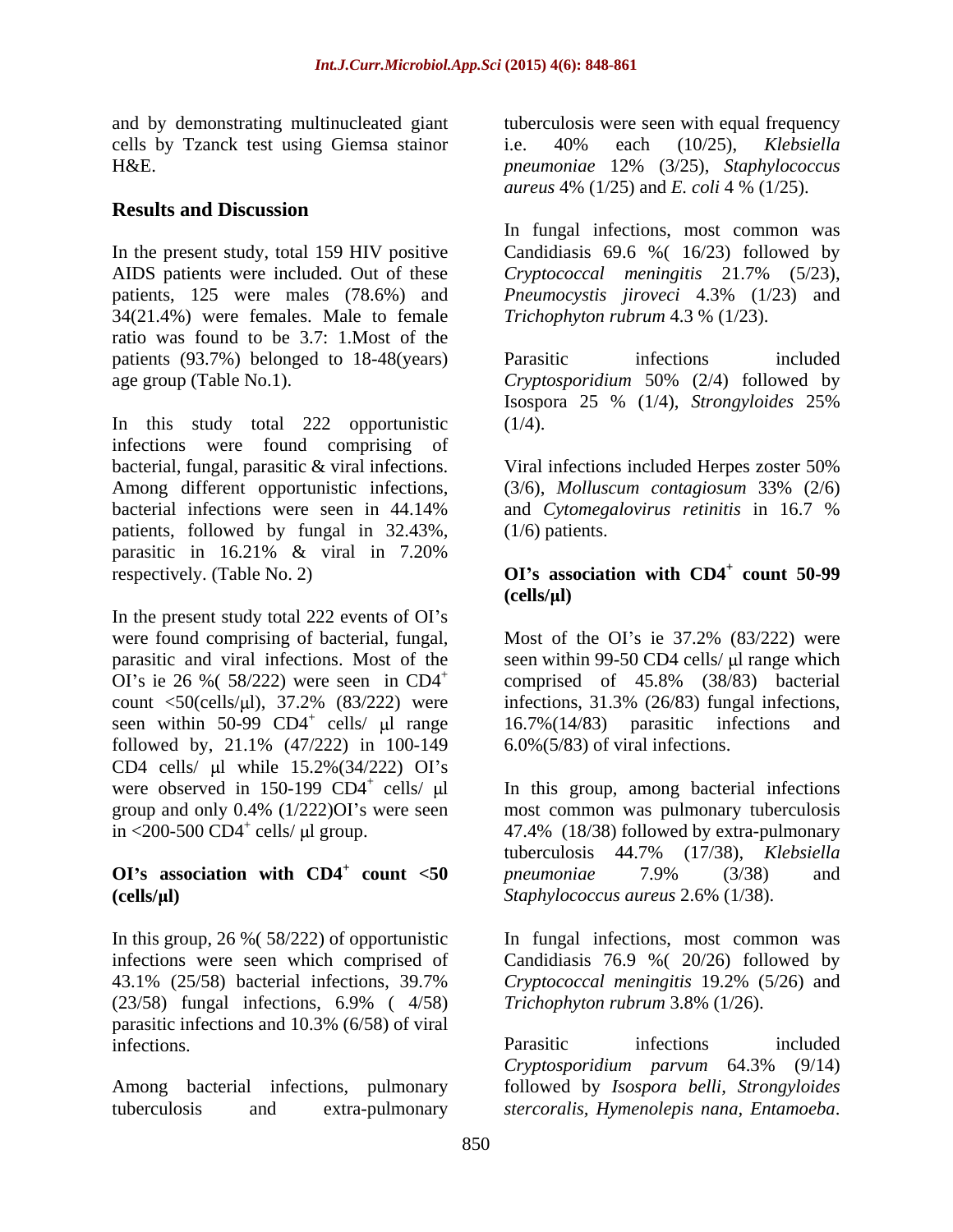Viral infections included Herpes Zoster in tuberculosis 25% (3/12), Klebsiella

### **OI s association with CD4<sup>+</sup> count 100-149**

In this group, 21.1% (47/222) of opportunistic infections were seen which comprised of 48.9% (23/47) bacterial Cryptosporidium parvum 60% (6/10) infections, 31.9% (15/47) fungal infections, followed by Strongyloides stercoralis, 17% (8/47) parasitic infections and 2.1% Isospora belli, Giardia lamblia and (1/47) of viral infections. *Entamoeba histolytica* each 10% (1/10).

In this group, among bacterial infections Viral infections included Herpes zoster 75% most common was extra-pulmonary (3/4) and venereal warts 25% (1/4). tuberculosis 47.8% (11/23) followed by pulmonary tuberculosis 26% (6/23), **OI's association with CD4<sup>+</sup> count 200-500** *Klebsiella pneumoniae* 8.7% (2/23) and *Streptococcus pneumoniae, Staphylococcus aureus, Escherichia coli* and Nonfermenter Only 0.4% (1/222) OI s were seen in 200-

In fungal infections, most common was Candidiasis 86.7% (13/15) followed by

followed by *Strongyloides stercoralis*,

In this group  $15.2\%$   $(34/222)$  OI's were observed which consisted of 35.3% (12/34) Thus it is very important to identify and start bacterial infections, 23.5% (8/34) fungal appropriate management of the offending infections, 29.4% (10/34) parasitic agent at an earliest so that OI's can be infections and 11.8 %(4/34) of viral managed appropriately to prevent mortality infections. and morbidity among HIV-infected persons.

*histolytica* and *Toxoplasma gondii* each In this group, among bacterial infections 7.1% (1/14). most common was pulmonary tuberculosis 60% (3/5) and genital herpes in 40 % (2/5). *pneumoniae, Salmonella typhi and Shigella* 50% (6/12) followed by extra-pulmonary tuberculosis 25% (3/12*), Klebsiella dysentriae* each 8.3%(1/12)each.

**(cells/ l)** In fungal infections, only member was Candidiasis 100% (8/8).

> Parasitic infections included *Cryptosporidium parvum* 60% (6/10) followed by *Strongyloides stercoralis, Isospora belli, Giardia lamblia and*

Viral infections included Herpes zoster 75%

### **OI s association with CD4<sup>+</sup> count 200-500 (cells/ l)**

 $4.3\%$  (1/23) each.  $500$  CD4<sup>+</sup> cells/  $\mu$ l group. Only infection seen was of Candida species.

*Pneumocystis jiroveci* 13.3% (2/15). (AIDS) is a pandemic of 21<sup>st</sup> century Parasitic infections included which patients present with symptoms of *Cryptosporidium parvum* 75% (6/8) Immunodeficiency Syndrome  $\mathbf{S}^{\text{st}}$  century presenting with severe immunodeficiency in different opportunistic infections.

*Hymenolepis nana* each 12.5% (1/8). HIV presently accounts for the highest Viral infections included venereal warts infective agent. India has an estimated only in one patient. 5.2million HIV-infected people. The threat **OI**'s association with CD4<sup>+</sup> count 150-199 Opportunistic infections (OI's) and **count 150-199** • Opportunistic infections (OI's) and **(cells/ l)** associated complications account for a number of deaths attributable to any single to their life is not from the virus alone. Opportunistic infections (OI's) and considerable proportion of such mortality.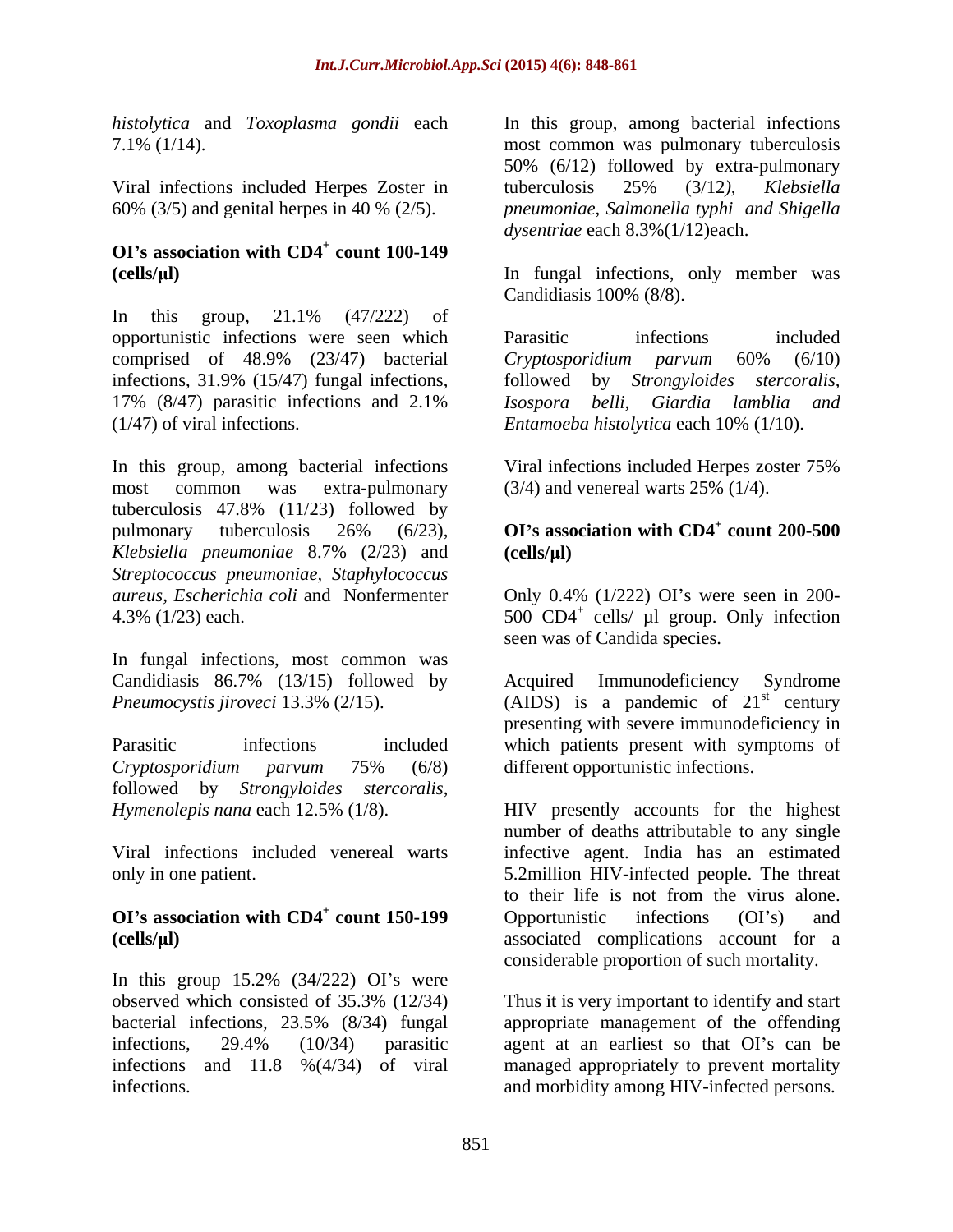The present study of 159 HIV patients deals

by Kumarasamy N et al<sup>5</sup>, Singh A et al<sup>1</sup> and.

In the present study males (78.6%) outnumbered the females (21.4%).Male to quite near to the ratio reported by Uzgare R

In the study of opportunistic infections, we parasitic and viral in decreasing order. Out Satheesh et al<sup>14</sup>. of total 159 patients under study, 222 events

Among bacterial infections, tuberculosis Among all the fungal infections Candidiasis was found to be most common bacterial was found to be the most common fungal infection. It was seen in 50.9% of all the 159 infection (79.2%) in present study group patients out of which 49.4% were of pulmonary tuberculosis and 50.6% were of 93%) as reported by Greenspan.<sup>15</sup> extrapulmonary tuberculosis. As far as tuberculosis is concerned we found almost The high incidence of candidiasis in the equal distribution of pulmonary tuberculosis present study can be explained by the fact and extra-pulmonary tuberculosis in the study group with slightly more number of defining illness after tuberculosis in extra-pulmonary tuberculosis cases. Equal advanced stage of HIV infection in distribution of pulmonary tuberculosis and developing country like ours. Out of 57cases extra-pulmonary tuberculosis has also been of candidiasis, disseminated candidiasis was observed by Ayyagariet al<sup>7</sup> although in small number of cases. accordance with reports by other workers

Our findings are nearly similar to findings et  $al^{16}$ ). reported by Sunderam G. et  $a\tilde{l}^8$ , , Kumarasamy N et al<sup>5</sup>, Misra SN et al<sup>9</sup>, Veeranoot et al<sup>10</sup>, M. Vajpayee et al<sup>11</sup>, Singh A et al<sup>1</sup> and SanjeevSinha et al<sup>12</sup>. A et al<sup>1</sup> and SanjeevSinha et al<sup>12</sup>. Cryptococcal meningitis (13.9%) among all

with wide spectrum of opportunistic was found to be most common pneumonia infections and their correlation with  $CD4^+$  causing bacterial pathogen  $(8.2\%)$ . However cell counts. relatively higher incidence (18.7%) of The age of the cases ranged from 20 to 65 has been documented by SanjeevSinha et years. Majority of the patients  $(93.7%)$  al<sup>12</sup>. Other organisms found to cause belonged to 18-48 years age group which is pneumonia in the present study were similar to what has been reported *Staphylococcus aureus, Escherichia coli and*  , Singh A et al<sup>f</sup> and . Streptococcus pneumoniae which were also In the present study, *Klebsiella pneumoniae* pneumonia due to *Klebsiella pneumoniae* reported as common bacterial pathogens causing pneumonia by V VShailaja et al<sup>13</sup>. .

female ratio was found to be 3.7:1 which is After bacterial pneumonia, other common et al<sup>6</sup> and Singh A et al<sup>1</sup>. are bacterial enteritis (3%) 1% each by found bacterial infections as prominent incidence of Shigella (3.3%) and Salmonella opportunistic infection followed by fungal, enteritis (3%) hasbeen reported by Kumar S bacterial infections found in present study *Salmonella typhi, Shigella dysenteriae* and Nonfermenter. However, slightly high Satheesh et  $al^{14}$ . . A construction of the construction of the construction of the construction of the construction of the construction of the construction of the construction of the construction of the construction of the construction of th

of opportunistic infections were seen in the Fungal infections were the second common present study singly/ in mixed form. infections (45.3%) in all the 159 patients after bacteria infections in the present study. which is in accordance with the range  $(12-$ 93%) as reported by Greenspan.<sup>15</sup>

although in small found in 6 patients 10.5% (6/57) which is in that it is the second most common AIDS defining illness after tuberculosis (Kumar S Satheesh et al<sup>14</sup> and Sanjeev Sinha) et  $al^{16}$ ).

, Misra SN et al<sup>9</sup>, In the present study second common fungal infection after candida was found to be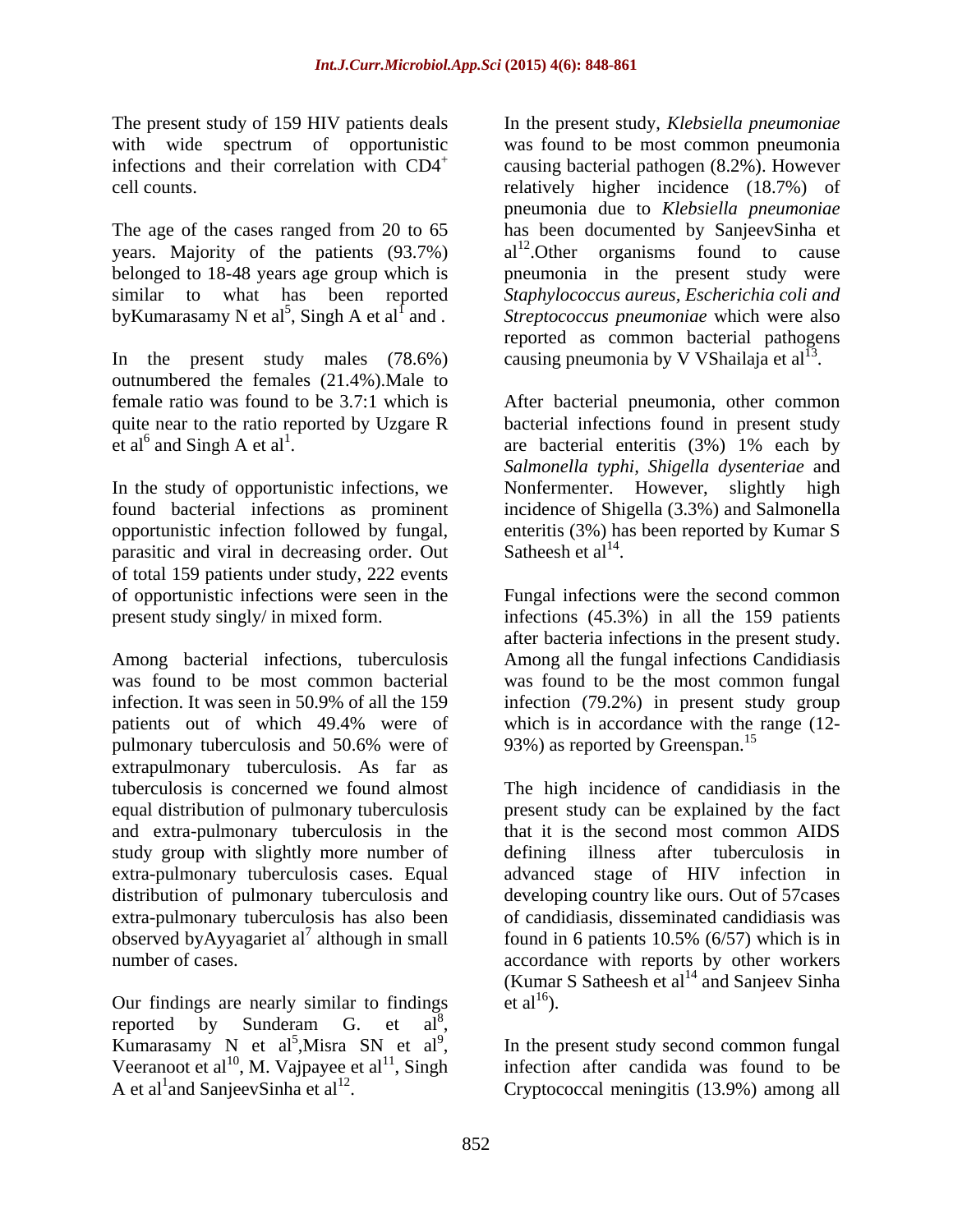present study was *Pneumocystis jiroveci* reported by Kumarasamy et  $al^{18}$  in a recent study. The study of the study.

Higher incidence (10-33%) of pneumocystis Next common parasite after jiroveci has also been reported by Patel AK Cryptosporidium inpresent study was Oh et al<sup>21</sup> and N. Usha Rani et al.<sup>22</sup> Strongyloides were seen in 11.1% of 36

processed. In the present study, induced accordance with Lanjewar et  $al^{26}$  sputum samples were processed for &Ghorpade et  $al^{27}$ . sputum samples were processed for  $\&$  Ghorpade et al<sup>2'</sup>. demonstration of *Pneumocystis jiroveci* while other workers apart from processing Like other studies we also found sputum, have also used bronchoalveolar lavage, endobronchial brushings or even with Cryptosporidium parvum and Isospora lung biopsy. belli (Ghorpadeet al<sup>27</sup>, Lanjewar et al<sup>26</sup> and

The disparity in the incidence of

meningitis and Pneumocystis jiroveci al.<sup>29</sup> infections, Cutaneous ringworm infection<br>  $(2.8\%)$  by *Trichphyton rubrum* among all Esfandiari A et al<sup>30</sup> (2.8%) by *Trichphyton rubrum* among all the fungal infections has been found in the prevalence while 9.9% Isospora belli has present study group which is relatively less been reported bySauda F.C. et al<sup>31</sup>. Findings in comparison to the finding of Sivayathorn A et  $al^{23}$ 

fungal infections which is within the range i.e. 22.6% of all the 159 patients. The most  $(6-13%)$  reported by Murakawa et al<sup>17</sup>. common parasitic infestation observed was (6-13%) reported by Murakawa et al<sup>1'</sup>. common parasitic infestation observed was<br> *Cryptosporidium parvum* (63.9%). Agarwal<br>
Third common fungal infection found in A et al<sup>24</sup> has reported Cryptosporidium pneumonia (4.2%) among all fungal incidence of Cryptosporidium has been infections which is in the range  $(0.7-7%)$  as documented by Javid Sadraei et al <sup>25</sup> which *Cryptosporidium parvum* (63.9%). Agarwal A et  $al^{24}$  has reported Cryptosporidium parvum in 81.8% of patients while 56.5% which **with** is in accordance with findings of present study.

et al  $^{19}$ , Malin Adam S. et al<sup>20</sup>, Myoung-don Strongyloides stercoralis. Larvas of Lower incidence found in present study as  $\frac{26}{3}$  has reported *Strongyloides stercoralis* in compared to above-mentioned reports may 9.1% as isolated and mixed infection.The be due to difference in types of samples findings in the present study are in Next common parasite after Cryptosporidium inpresent study was *Strongyloides stercoralis*. Larvas of Strongyloides were seen in 11.1% of 36 cases of parasitic infestations. Lanjewar et al  $\alpha$ ccordance with Lanjewar et al<sup>26</sup> &Ghorpade et al<sup>27</sup>. . The contract of the contract of the contract of the contract of the contract of the contract of the contract<br>The contract of the contract of the contract of the contract of the contract of the contract of the contract o

> Like other studies we also found Strongyloides stercoralis infection mixed , Lanjewar et al  $^{26}$  and and Joshi M et al  $^{28}$ ).

*Pneumocystis jiroveci* in present study from the others mentioned earlier may also be due *Strongyloides stercoralis* next common to the fact that majority of the patients in parasitic infection in present study was present study group belonged to later stage Isospora belli (8.3%) among all the parasitic of HIV infection at which infections. The infections were also seen as chemoprophylaxis is already initiated as per mixed infection with Cryptosporidium NACO guidelines. parvum and *Strongyloides stercoralis*.The Besides Candidiasis, Cryptococcal to 7.5% incidence reported byGulickSM et After Cryptosporidium parvum and findings in present study are almost similar al.<sup>29</sup> and  $\overline{a}$  are  $\overline{a}$  and  $\overline{a}$  and  $\overline{a}$  and  $\overline{a}$  and  $\overline{a}$  and  $\overline{a}$  and  $\overline{a}$  and  $\overline{a}$  and  $\overline{a}$  and  $\overline{a}$  and  $\overline{a}$  and  $\overline{a}$  and  $\overline{a}$  and  $\overline{a}$  and  $\overline{a}$  and

A et  $al^{23}$ . observations of these two workers. Esfandiari A et al $^{30}$  has reported 10% prevalence while 9.9% Isospora belli has in the present study are nearly similar to the

After bacterial and fungal infections next Next common parasitic infestation in present common group of infections in the present study was *Hymenolepis nana* (5.6%) among study were found to be parasitic infections all parasitic infections which was also seen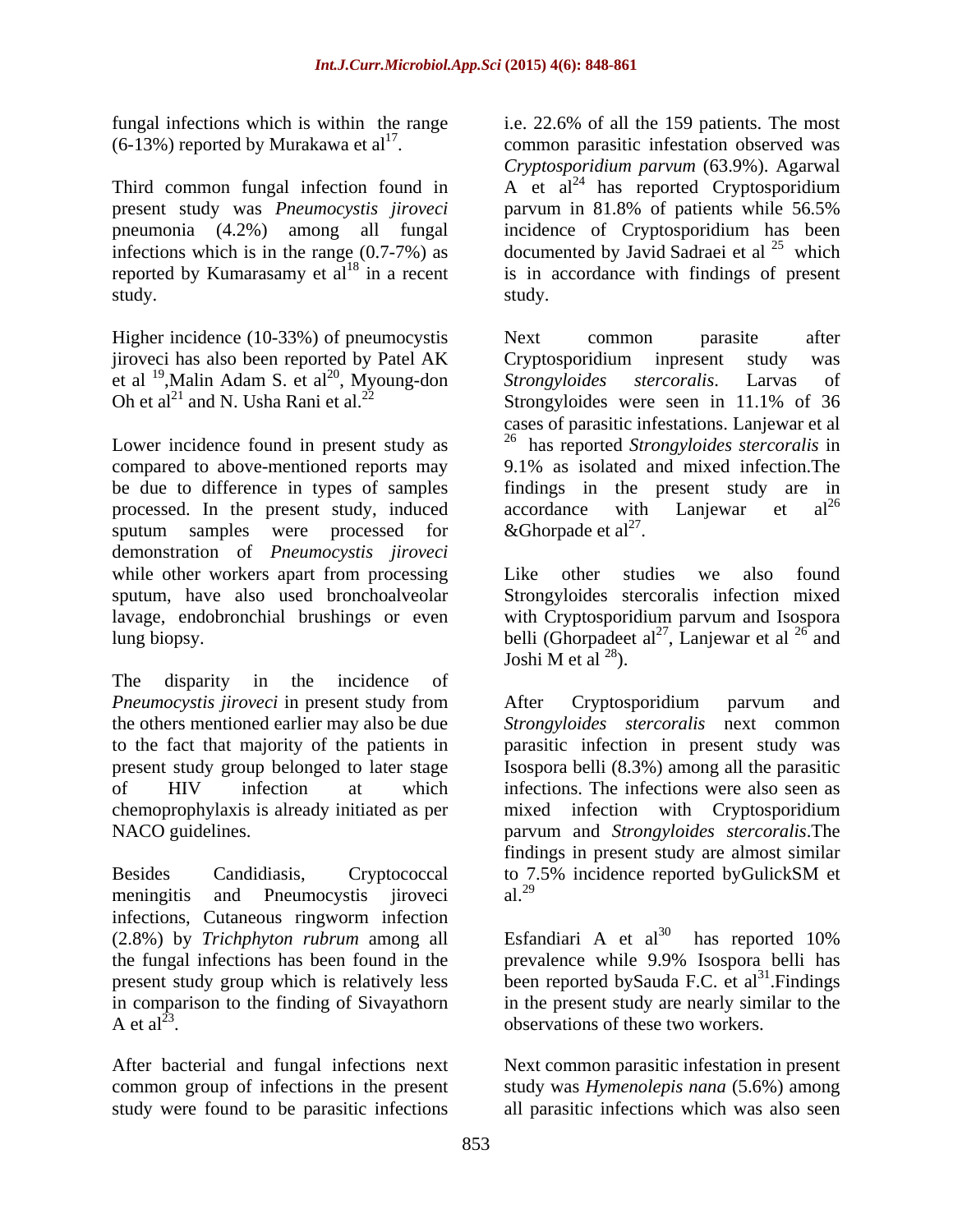as mixed infection with Cryptosporidium, Satheeshet  $al^{14}$ . by Eumarasamy et  $al^{36}$  and  $10.9\%$  by

Next common parasite infection in present study was Entamoeba histolytica (5.6%) The cases of *Molluscum contagiosum* and among all parasitic infections. Findings in venereal warts each two in number  $(1.3\%$ present study are nearly same to those reported by Esfandiari et  $al^{30}$ . However, there is wide range (1-14.9%) of Entamoeba histolytica infection as reported by patients. Kumarasamy et al (2000) reported Mohandas et al  $^{32}$  and Joshi M et al<sup>28</sup>. Molluscum contagiosum in 1.3% of patients.

described as one of the most common and Kumarasamy et al  $36$ . opportunistic infection in AIDS patients, in the present study we found only one case of Incidence of genital warts in present study cerebral toxoplasmosis (2.8%) which is in accordance with findings reported Kumarasamy et  $al^{36}$  observation (1.2%). byPonniah P et al<sup>33</sup>,Sanjeev Sinha et al  $12$ and SK Sharma et al  $34$ . In the present study apart from Herpes

In the present study, among all parasitic  $(4.3\%)$  and Gulick SM et al.<sup>29</sup> $(1.5\%)$ . al. 1988<sup>39</sup>).

infections were seen in 10.1 % of all 159 lower incidence (2%) of Cytomegalovirus patients in this study. In this group of viral infections, Herpes virus infection especially zoster was found to be most common ThoughBiswasJyotirmay et al<sup>37</sup> found Herpes infection (56.3%). Cytomegalovirus ocular lesions in 21.4% in

In the present study, Herpes zoster infections were seen in 5.7% of total 159 patients. The incidence is slightly less than that reported by Kielbauchet  $al^{35}$  (8%) and Patel AK et al<sup>19</sup>(9.6%). However higher with CD4<sup>+</sup> cell count incidence (11.2-20%) has been reported by<br>Siyavathorn  $\overline{A}$  et  $a^{123}$  from Sivayathorn A et  $al^{23}$  from As the immunodeficiency advances, HIV Thailand,Myoung-don Oh et positive patient becomes susceptible to  $al<sup>21</sup>$ andKumarasamy et al<sup>36</sup>.  $\overline{a}$  variety of opportunistic infections because

Isospora and *Strongyloides stercoralis*. found to be having genital herpes in present<br>Hymenolepis nana has been reported in study (12.5%) which is in accordance with 0.6% cases as mixed infection by Kumar S herpes genitalis in 7.7% patients as reported Satheeshet  $al^{14}$ . by Kumarasamy et  $al^{36}$  and  $10.9\%$  by found to be having genital herpes in present study (12.5%) which is in accordance with by Kumarasamy et al<sup>36</sup> and 10.9% by Sivayathorn A et al. $^{23}$ 

. However, present study. Biswas Jyotirmay et  $al^{37}$ Though the Toxoplasma gondii has been to those reported by BiswasJyotirmay et  $al^{37}$ Cryptosporidium, Of total 16 viral infections cases, 2 were<br>
necessary control to the binal infections cases, 2 were the since the present reported in such that is the acordance with<br>
bien infections in present cases of venereal warts each two in number (1.3% each) of total 159 patients were observed in reported Molluscum contagiosum in 1.4% Findings in present study group are similar and Kumarasamy et al  $^{36}$ . .

 $(1.3\%)$  is also in accordance

. In the present study apart from Herpes infections a single case of Giardia lamblia among all viral infections though high range was found (2.8%) which is in accordance (15-20%) has been reported by foreign with percentages reported by Joshi M et al<sup>28</sup> workers (Jacobson et al  $1988b^{38}$  and Drew et simplex and Pox viruses, we found only one case of Cytomegalovirus retinitis (6.3%) al  $1988^{39}$ ).

Among opportunistic infections, viral Study byVeeranoot et al <sup>10</sup> reported slightly reported slightly infection in AIDS patients.

> ThoughBiswasJyotirmay et  $al^{37}$ Cytomegalovirus ocular lesions in 21.4% in HIV infected patients but his study group comprised of only ocular lesions in HIV positive patients.

### **Corelation of opportunistic infections** with  $CD4^+$  cell count  **cell count**

As the immunodeficiency advances, HIV of profound immunosuppression. There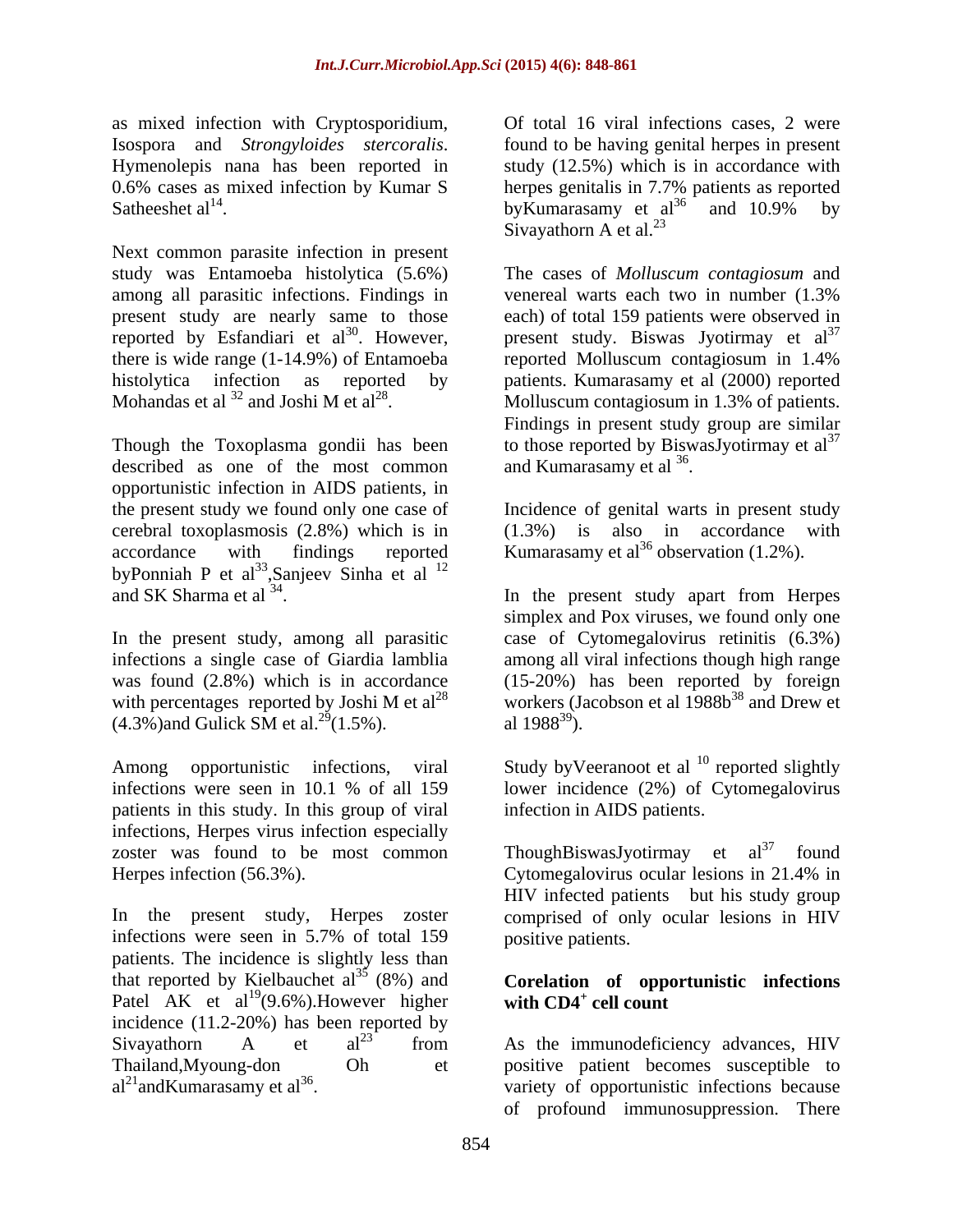have been many reports showing the Pulmonary tuberculosis has also been correlation between  $CD4^+$  cell count and reported by M Korzeniewska-Kosela et al  $^{46}$ , occurrence of opportunistic infections in Myoung-don Oh et al <sup>21</sup> and Veeranootet al <sup>10</sup>. HIV patients. We also tried to correlate the<br>same in the present study.<br>  $M.$  Vajpayee et al  $^{11}$ also reported same in the present study. M. Vaipayee et all

To correlate the opportunistic infection with infection followed by parasitic diarrhea and  $CD4^+$  cell count, for the convenience we oral candidiasis at this level of  $CD4^+$ cell divided the study cases into five groups count( $\langle 200 \text{ cells/mm}^3 \rangle$ ). based on CD4 cell count (cells/ $mm<sup>3</sup>$ ) i.e.  $3)$  i.e. ) i.e.  $500-200$ , 199-150, 149-100, 99-50 and  $50$  However Merle A et al <sup>45</sup>, Theur CP et al cells/mm<sup>3</sup>.It was observed in the present  $47$  and M Whiteman et al<sup>48</sup> found extrastudy that when CD4<sup>+</sup> count starts falling pulmonary tuberculosis to be common when below 500 cells/mm<sup>3</sup>, first indication of immunodeficiency is seen in the form of cells/ $mm<sup>3</sup>$ . oral thrush however other opportunistic infections are seen when the severity of Cryptosporidium were also reported as immunodeficiency increases as CD4 cell common parasitic pathogens in this CD4 count becomes less than 200 cells/mm<sup>3</sup>. The only infection seen in the CD4 count Wittner et al <sup>49</sup> and Javid Sadraeiet al<sup>25</sup>. range(200-500) was Candida infection 0.4%(1/223). No other opportunistic Reactivation of Herpes zoster at CD4 cell infections were seen in this group in the present study. Merle A et al <sup>40</sup>, Chien-Ching by M<sub>Huno</sub> et al<sup>41</sup> and NACO<sup>42</sup>also reported the al <sup>40</sup> Hung et al<sup>41</sup>and NACO<sup>42</sup>also reported the similar findings in their studies. Whereas Crowe et al  $^{43}$ , Giri TK et al  $^{44}$ andMerle A et al  $45$  reported the pulmonary tuberculosis to be the commonest opportunistic infection in 100), the spectrum of opportunistic we did not get a single case of tuberculosis in this range of CD4 cell count in the present

progresses and  $CD4^+$  cell count falls below Cryptosporidium, extra-pulmonary common infections after Candidiasis were this level. Pneumocystis iiroveci 13.3 % form of Cryptosporidium parvum 60% (6/10) in this range of CD4 cell count. Reactivation of Herpes zoster was also  $\sim$  Singh Y.N. et al<sup>50</sup> also reported the observed in 75 % (3/4) cases. Pneumocystis jiroveci whereas JanoffENet

reported by M Korzeniewska-Kosela et al <sup>40</sup>,<br>Myoung-don Oh et al <sup>21</sup>andVeeranootet al <sup>10</sup>. .

M. Vajpayee et al <sup>11</sup>also reported also reported tuberculosis as most common opportunistic cell count( $\langle$ 200 cells/mm<sup>3</sup>). ).

<sup>3</sup>, first indication of CD4 cell count declines below 200 However Merle A et al  $^{45}$ , Theur CP et al , Theur CP et al  $^{47}$ and M Whiteman et al<sup>48</sup> found extra- $\text{cells/mm}^3$ .

<sup>3</sup>. The count range (190-150) by Crowe et al  $^{43}$ , cells/mm<sup>3</sup>.<br>Cryptosporidium were also reported as count range (190-150) by Crowe et al  $^{43}$ ,<br>Wittner et al  $^{49}$ andJavid Sadraeiet al<sup>25</sup>. .

Chien-Ching byMyoung-don Oh et al<sup>21</sup>and Merle A et  $^{42}$ also reported the  $\frac{1}{40}$ also reported the  $al^{40}$ . count below 200 cells/ $mm<sup>3</sup>$  was also noticed  $3$  wee also noticed was also noticed  $a^{1.40}$ 

reported the pulmonary tuberculosis to below 149 cells/ $\text{mm}^3$  i.e. in the group (149- $CD4^+$  cell count range (200-500). However infections changes. At this level of  $CD4^+$ study. observed in the present study. These However when immunodeficiency further frequency i.e. Candidiasis followed by cell count falls below Cryptosporidium, extra-pulmonary  $200$  cells/mm<sup>3</sup>i.e. (199-150), the most tuberculosis and pulmonary tuberculosis. At pulmonary tuberculosis 50%(6/12) followed (2/15) were also noted. In this range of CD4 by parasitic infection in 29.4% (10/34) cell count extra-pulmonary tuberculosis cases. Parasitic infections were found in the dominated with addition of Pneumocystis When CD4<sup>+</sup> cell count further drops to  $3:$  a in the group  $(140)$ i.e. in the group (149- 100), the spectrum of opportunistic cell count there were more number of cases of opportunistic infections 21.1%(47/223) infections comprised in the order of Cryptosporidium, extra-pulmonary this level, Pneumocystis jiroveci 13.3 % jiroveci and bacterial pneumonia.

 $a<sup>51</sup>$  found Pneumococcal Pneumonia to be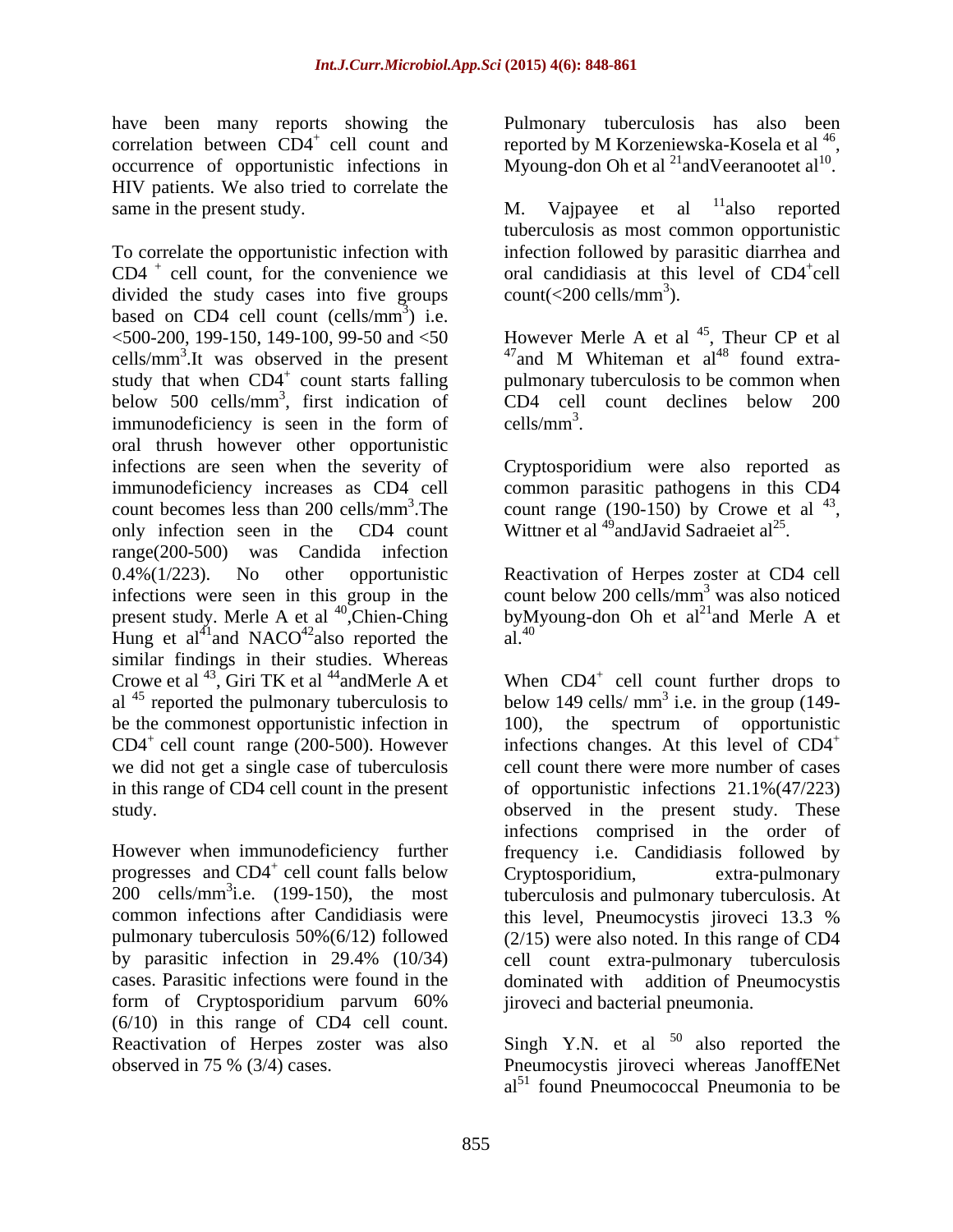common bacterial infection at this level of Cryptococcal meningitis and cerebral

Most of the reports by other workers did not classify the  $CD4^+$  cell count in the range have also been reported by Fauci<sup>52</sup> and 100-149 cells/mm<sup>3</sup> as they had taken into NACO.<sup>42</sup> consideration the  $CD4^+$  cell count cell count count  $\langle$ 200cells/mm<sup>3</sup> as a group in place of 149- McCabe et al<sup>53</sup> has also reported

In the present study, with further increase in this level of immunodeficiency i.e. degree of immunodeficiency and  $(CD4<sup>+</sup>cell count < 100$  cells/mm<sup>3</sup>). simultaneous decrease in  $CD4^+$  cell count cell count count of the count of the count of the count of the count of the count of the count of the count of the count of the count of the count of the count of the count of the count of the count of the count of the cou i.e. below 100cells/mm<sup>3</sup> or in the group (99-<br>When severe immunodeficiency occurs i.e. 50), tuberculosis both pulmonary and extra pulmonary dominated the spectrum of opportunistic infections become manifest at opportunistic infections which was followed this terminal stage of AIDS. In this scenario, by Candidiasis, Cryptosporidium and the existing infections are seen with Herpes zoster. At this level of increasing frequency and in disseminated common bacterial infection at this level of<br>
local meningitis and cerebral<br>
morphassis were seen. Similar findings<br>
have also been reported by Cnowe et al.<sup>33</sup><br>
classify the CD4<sup>1</sup> cell count in the range<br>
classify the CD

CD4<sup>+</sup> cell count. toxoplasmosis were seen. Similar findings as they had taken into  $NACO$ .  $42$ have also been reported byCrowe et  $al^{43}$ . Toxoplasma andCryptococcus infections and NACO. $^{42}$ 

100 cells/mm<sup>3</sup> . Toxoplasma infection whereas Giri TK et McCabe et  $al^{53}$  has also reported al<sup>44</sup>has found Cryptococcal meningitis at cell count  $<$ 100 cells/mm<sup>3</sup>). ).

> $CD4^+$  cell count <50 cells/mm<sup>3</sup> almost all cell count  $\leq 50$  cells/mm<sup>3</sup> almost all  $3$  elmost e<sup>11</sup> almost all form.

**Table.1** Age & Sex wise distribution of the total patients (n=159)

| Age group(years)                 | $M_0l_0$<br>viai | Female | Total                | Percentage       |
|----------------------------------|------------------|--------|----------------------|------------------|
| $8 - 28$                         |                  |        | $\sim$ $\sim$        | 12.57%           |
| າດ 2 ຊ<br>$27 - 30$              |                  |        |                      | 59.11%           |
| $\overline{A}$ $\Omega$<br>39-48 |                  |        |                      | 22.01%           |
| $ 49-58\rangle$                  |                  |        |                      | 5.66%            |
| $59 \& above$                    |                  |        |                      | $\sim$<br>3.02/0 |
| 1 otal                           | $\sqrt{12}$      |        | 50<br>$\overline{1}$ | 100%             |

**Table.2** Distribution of opportunistic infections

| miccuo   |  |
|----------|--|
| Bacteria |  |
|          |  |
| Parasıtı |  |
|          |  |
|          |  |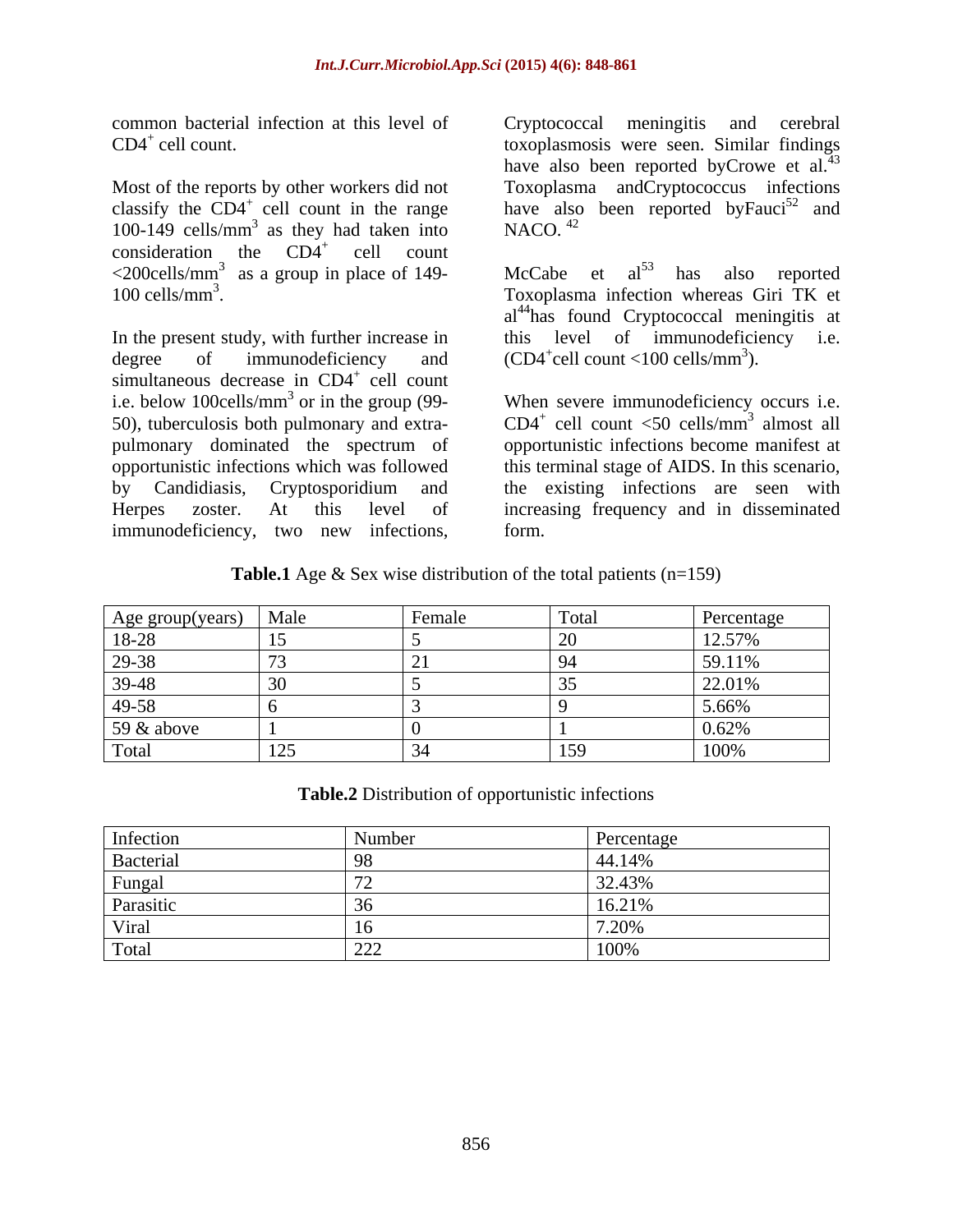| Type of   | $CD4^+$ count (cells/ $\mu$ l) range |                |                  |                |                  |                |                |  |
|-----------|--------------------------------------|----------------|------------------|----------------|------------------|----------------|----------------|--|
| OI's      | Opportunistic pathogens              |                | $<$ 50           | $50-99$        | $100 -$          | $150 -$        | $<$ 200-       |  |
|           |                                      |                | $n=37$           | $n=52$         | 149              | 199            | 500            |  |
|           |                                      |                |                  |                | $n=36$           | $n=27$         | $n=7$          |  |
| Bacterial | M.tuberculosis                       | Pulmonary      | 10               | 18             | -6               | 6 <sup>6</sup> |                |  |
|           |                                      | Extrapulmonary | $\vert 10 \vert$ | 17             | 11               | $\vert$ 3      |                |  |
|           | Klebsiellapneumoniae                 |                |                  | $\gamma$       | 2                | $\overline{1}$ |                |  |
|           | Staphylococcus aureus                |                |                  | $\sim$ 1       |                  |                |                |  |
|           | Streptococcus pneumoniae             |                |                  |                |                  |                |                |  |
|           | Salmonella typhi                     |                |                  |                |                  | $\overline{1}$ |                |  |
|           | Shigelladysentriae                   |                |                  |                |                  | $\overline{1}$ |                |  |
|           | Nonfermenter                         |                |                  |                |                  |                |                |  |
|           | Escherichia coli                     |                |                  |                | $\overline{1}$   |                |                |  |
| Fungal    | Candidiasis                          |                | 16               | 20             | 13               | 8              | $\blacksquare$ |  |
|           | Cryptococcus neoformans              |                | $\sim$           | $\sim$         |                  |                |                |  |
|           | Pneumocystis jiroveci                |                |                  |                | $2^{\circ}$      |                |                |  |
|           | Trichophytonrubrum                   |                | $\blacksquare$   | $\overline{1}$ |                  |                |                |  |
| Parasitic | Cryptosporidium parvum               |                | $\mathcal{L}$    | $\overline{9}$ | 6 <sup>6</sup>   | 6 <sup>6</sup> |                |  |
|           | Strongyloides stercoralis            |                | $\overline{1}$   | $\Box$         | $\vert$ 1        | $\vert$ 1      |                |  |
|           | Isospora belli                       |                |                  | $\blacksquare$ |                  | $\overline{1}$ |                |  |
|           | Hymenolepis nana                     |                |                  | $\overline{1}$ | $\blacksquare$ 1 |                |                |  |
|           |                                      |                |                  | $\blacksquare$ |                  | $\overline{1}$ |                |  |
|           | Entamoeba histolytica                |                |                  |                |                  | $\overline{1}$ |                |  |
|           | Giardia lamblia                      |                |                  |                |                  |                |                |  |
|           | Toxoplasma gondii                    |                |                  | $\overline{1}$ |                  |                |                |  |
| Viral     | Herpes zoster                        |                |                  |                |                  | $\mathcal{R}$  |                |  |
|           | Genital herpes                       |                |                  |                |                  |                |                |  |
|           | Molluscum contagiosum                |                | $\gamma$         |                |                  |                |                |  |
|           | Venereal warts                       |                |                  |                | $\pm 1$ .        | $\vert$ 1      |                |  |
|           | Cytomegalovirus retinitis            |                | $\blacksquare$   |                |                  |                |                |  |

## **Table.3** Correlation of OIs with CD4 cell counts

In the present study with increasing bacterial Cytomegalovirus infections have also been infections along with both forms of tuberculosis, Candida and Cryptococcus, we also found Cytomegalovirus retinitis in 16.7<br>% (1/6) cases, Molluscumcontagiosum in % ( $1/6$ ) cases, Molluscumcontagiosum in Merle A et al<sup>40</sup>has also reported Molluscum 33.3%(2/6) and Pneumocystis jiroveci in  $4.3\%$  (1/23). cells/mm<sup>3</sup>.

byFauci<sup>52</sup>,Crowe et al<sup>43</sup> and , Crowe et al<sup>43</sup> and  $NACO<sup>42</sup>$ at this level of CD4<sup>+</sup> cell count.

contagiosum at  $CD4^+$  cell count < 50 cell count < 50  $\text{cells/mm}^3$ . cells/ $mm^3$ .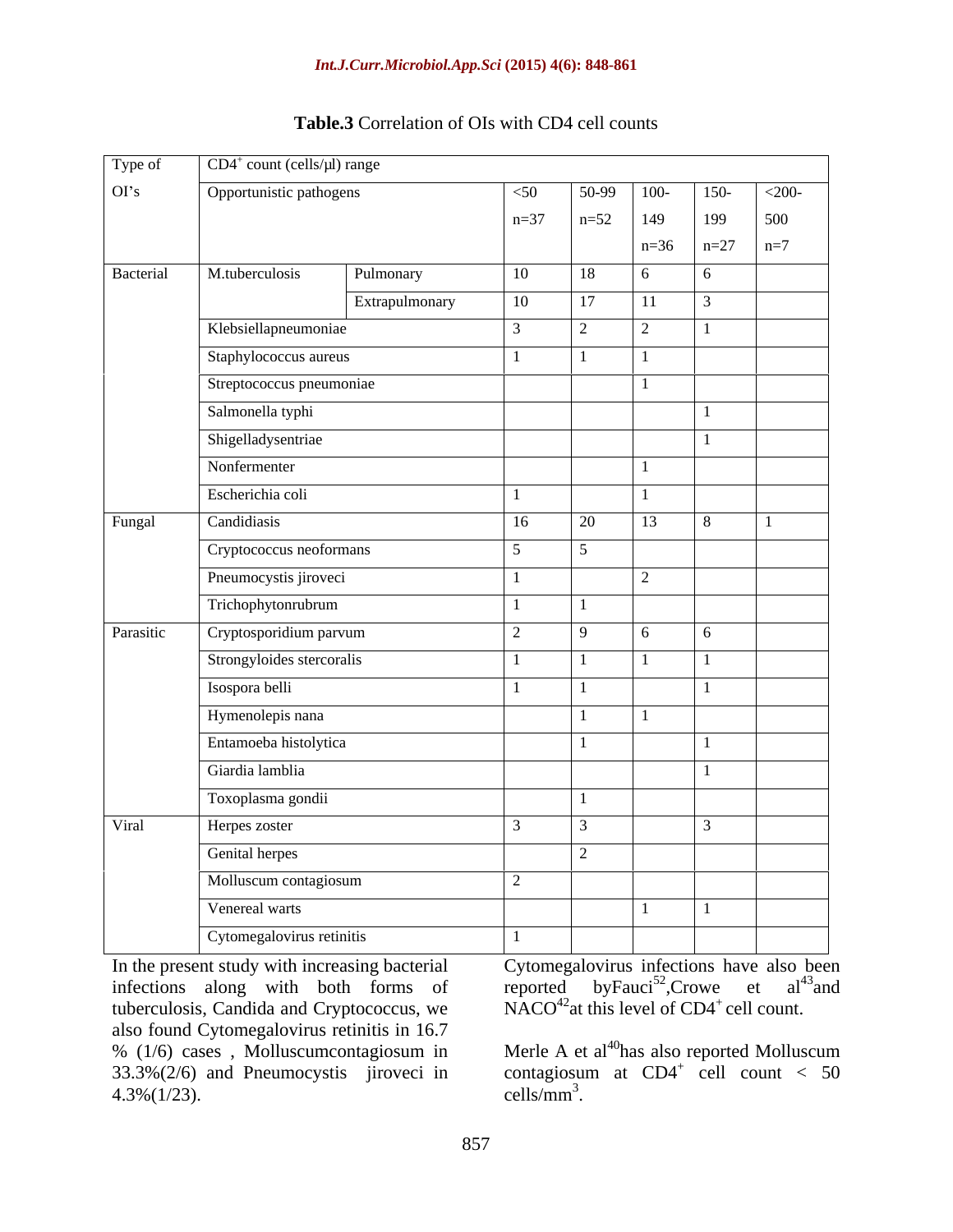Pneumocystis jiroveci has also been found to occur at  $CD4^+$  cell count  $\leq 50$ cells/mm<sup>3</sup>byGiri TKet al.<sup>44</sup>

NACO  $^{42}$  and Ballanl et al<sup>54</sup> have also 4. reported Cryptococcal meningitis at CD4<sup>+</sup>

The male gender is the important factors in HIV-AIDS infection.Candidiasis as **5.** Kumaraswamy N, Solomon S, Jayaker opportunistic infection is the first indication Paul SA et al. Spectrum of opportunistic of immunodeficiency followed by infections among AIDS patient in Tamil tuberculosis and Cryptosporidium parvuminfection. There exists definite  $CD4^+$  6:447-9. cell count correlation with the opportunistic **6.** Uzgare R. Mode of transmission, of infections in HIV-AIDS patients starting with Candidiasis, Pulmonary tuberculosis, Cryptosporidiosis, Herpes, Cryptococcal meningitis, Pneumocystis jiroveci abstract no. TuPeC3369. pneumonia, Toxoplasma gondii and in terminal stage of et al. Spectrum of opportunistic immunodeficiency,bacterial pneumonia infections in HIV infected cases in a along with Molluscumcontagiosum and Cytomegalovirus retinitis in the order of  $(2)$ : 78 – 80. increasing immunodeficiency. **8.** Sunderam G, Reynard J, Me Donald,

Early diagnosis and prompt treatment of manifestation of acquired opportunistic infections is important before development of severe immunodeficiency to prevent serious and fatal outcome. **9.** Misra SN, Sengupta D, Satpathy

- **1.** Singh A, Bairy I, Shivananda PG.
- **2.** National AIDS Control Organisation. Spectrum of opportunistic infections in
- **3.** National AIDS Control Organisation, Ministry of Health and Family Welfare, Management of common opportunistic

infected Adults and Adolescents. New byGiri TKet al. $^{44}$  Delhi: 2007a.p. 1-3. infections/ Malignancies among HIVinfected Adults and Adolescents. New Delhi: 2007a.p. 1-3.

- cell count < 50/mm<sup>3</sup> . AIDS cases in India. In: Specialist s **4.** National AIDS Control Organisation. Spectrum of opportunistic infections in training and reference module. New Delhi: 2000b.p. 107-11.
	- Nadu, India. Int J STD AIDS 1995; 6:447-9.
	- HIV in Mumbai (India) as per data collected in a private HIV/AIDS clinic. IntConf AIDS. 2000 Jul 9-14; 13:
	- **7.** Ayyagari A, Sharma A.K. Prasad K. N. et al. Spectrum of opportunistic Tertiary Care Hospital. IJMM, 1999; 17  $(2)$ : 78 – 80.
	- Maniati's T et al. Tuberculosis as a manifestation of acquired immunodeficiency syndrome (AIDS).JAMA 1986; 256:362-366.
- **References Conserverse Exercise Exercise Exercise Southeast and Algebra 2 and Algebra 2 and Algebra 2 and Algebra 2 and Algebra 2 and Algebra 2 and Algebra 2 and Algebra 2 and Algebra 2 and Algebra 2 and Algebra 2 and A 9.** Misra SN, Sengupta D, Satpathy SK.AIDS in India: recent trends in opportunistic infections. Southeast Asian J Trop Med Public health. 1998; 29(2):373-6.
	- Spectrum of opportunistic infections in **10.** Veeranoot N, Christopher, Lee, Queck AIDS cases. Indian journal of medical K F, KhairulAnuar Abdullah. AIDS sciences. 2003; 57(1): 16-21. Related Opportunistic infections in Hospital Kula Lumpur. Jpn, J. Infect. Dis. 2003; 56: 187-192.
	- AIDS cases in India. In: Specialist's 11. M. Vajpayee, S. Kanswal, P. Seth et al. training and reference module. New Spectrum of Opportunistic Infections Delhi: 2000b.p. 107-11. and Profile of CD4<sup>+</sup>Counts among AIDS Patients in North India. Infection 2003; 31(5): 336-340.
	- Govt of India.Section 1. Introduction. 12. SanjeevSinha and RandeepGuleria. In, Guidelines for prevention and Spectrum of Pulmonary Infections in**12.** SanjeevSinha and RandeepGuleria.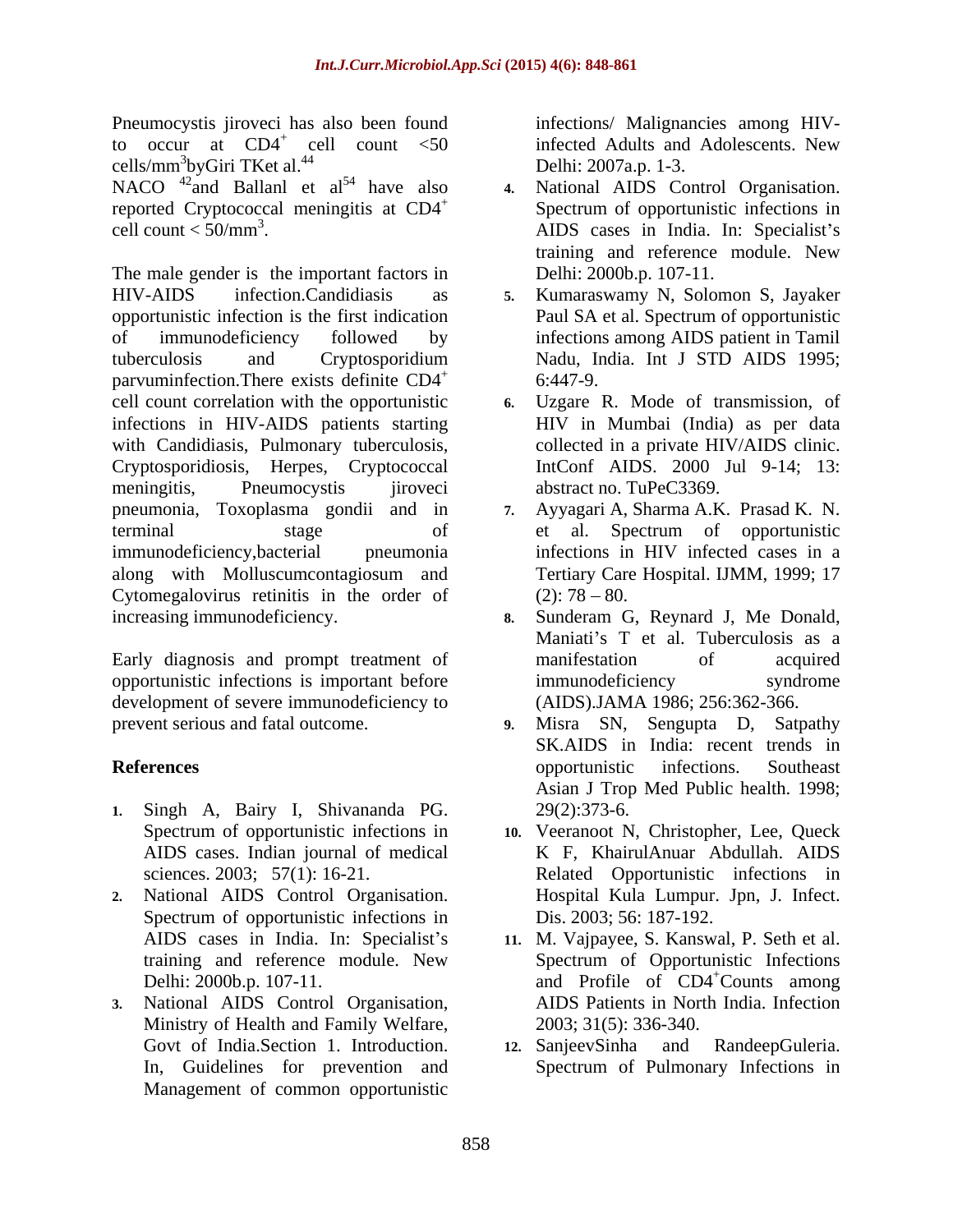Chest. October 27, 2004. tuberculosis, 2000; 47:93.

- **13.** V VShailaja, LA Pai, DR Mathur, V. Indian Journal of Medical Microbiology
- **14.** Kumar S Satheesh, Ananthan S, Lakshmi P. Intestinal parasitic infection<br>
in HIV infected patients with diarrhoea<br>
25. Javid Sadraei, Moshahid A. Rizviand in HIV infected patients with diarrhoea 25. Javid Sadraei,
- **15.** Greenspan D. Greensan JS. : HIV
- 
- Cryptococcus Infection and AIDS.
- **18.** Kumarasamy N, Vallabhaneni S,
- **19.** Patel AK, Sheth JT, Vasa CV et al. HIV Gujarat, India, IntConf AIDS. 1994 Aug
- carinii pneumonia in Zimbabwe. Lancet
- **21.** Myoung-don Oh, Sang Won Park, Hong Malignancies in Patients with Human 23. Immunodeficiency Virus Infection in
- Kumar et al. Clinical Profile of Pneumocystis Carinii Pneumonia In

HIV Positive Patients: Indian Scenario. HIV Infected Persons. Ind journal of

- Lakshmi. Prevalence of bacterial and W. Prevalence of skin disease in fungal agents causing lower respiratory tract infections in patients with Human immunodeficiency virus in Bangkok, Immunodeficiency Virus infection. Thailand. Ann Acad Med Singapore. **23.** Sivayathorn A, Srihra B, Leesanguankul patients infected with human 1995; 24(4):528-33.
- 2004; 22(1):28-33. **24.** Agrawal A. Ningthouja S, Sharma D. et al. Cryptosporidium and HIV. J Indian Med Assoc 1998; 96: 276-77.
- in Chennai. Indian J Med U.K. Baveja. Diarrhea, CD4<sup>+</sup> cell Microbiol2002; 20(2):88-91. counts and opportunistic protozoa in related oral disease. Lancet 1996; Parasitology Research, 2005; Vol.97 348:729-733. **25.** Javid Sadraei, Moshahid A. Rizviand cell Indian HIV-infected patients. (4): 270-273.
- **16.** SanjeevSinha and RandeepGuleria. **26.** Lanjewar D.N. Rodrigues C, Saple DG. Spectrum of Pulmonary Infections in et al. Cryptosporidium, Isospora and HIV Positive Patients: Indian Scenario. Strongyloides in AIDS. The Natl. Med. Chest. October 27, 2004. J. of India, 1996; 9(1): 17-19.
- **17.** Murakawa G.J. et al. Cutaneous **27.** Ghorpade M.V. Kulkarni S.A., Kulkarni Arch. Dermatol, 1996; 132: 545. strongyloides in AIDS. Natl Med. J. A.G. Cryptosporidium, Isospora and India 1996; 9 (4): 201.
	- Flanigan TP, Mayer KH, Solomon S. Clinical profile of HIV in India. Indian J Maniar JK. Parasitic diarrhoea in Med Res 2005; 121: 377-94. patients with AIDS. Natl Med J India, 28. Joshi M, Chowdhary AS, 2002 Mar-Apr; 15(2):72-4.
- disease: clinical spectrum in state of **29.** Gulick RM, Mellors JW, Havlir D et al. 7-12; 10: 150 (abstract no. PB0028). and lamivudine in adults with human **20.** Malin Adams, Lovemore K.Z. immunodeficiency virus infection and Gwanzura, Kelin S et al: Pneumocystis prior antiretroviral therapy. N Engl J Treatment with indinavir, zidovudine, Med 1997; 337: 734-9.
	- 1995; 346: 1258-61. **30.** Esfandiari A. et al. Prevalence of enteric Bin Kim et al. Spectrum of attendees of an inner city AIDS clinic. Opportunistic Infections and Cell. Mol.Biol.1995; 41 suppl. 1: 515 parasitic infection among HIV infected attendees of an inner city AIDS clinic. 23.
- South Korea, Clinical Infectious Cryptosporidium species and Isospora Diseases 1999; 29:1524 -1528. belli among AIDS patients attending **22.** N. Usha Rani, V.V.R Reddy, APrem **31.** Sauda FC et al. Prevalence of Santos Reference center for AIDS, S ao Paulo, Brazil, J. Parasitol. 1993; 79(3): 454-56.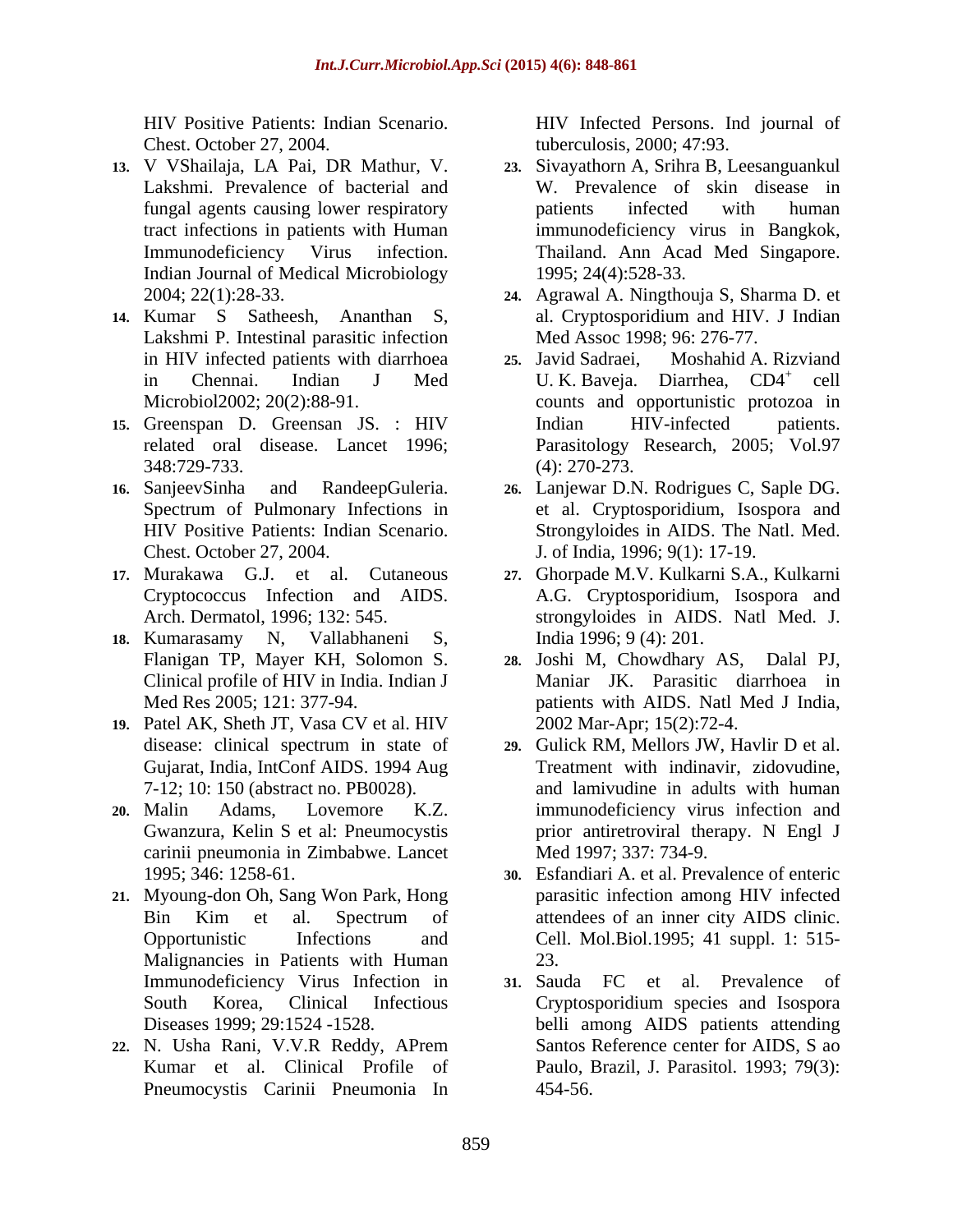- **32.** Mohandas, Sehgal R, Sud A, Malla N. Prevalence of intestinal parasitic WB Saunders company1999c, p185 pathogens in HIV – serpositive 194. individuals in Northern India. Jon J
- **33.** Ponniah P, Mallika M, Pankajalakshmi
- 
- **35.** Kielbauch JA .Helicobacter associated immunocompromised patients. Annals
- 
- **37.** BiswasJyotirmay, Joseph Amala,
- **38.** Jacobson M.A. Mills J. Serious
- **39.** Drew W.L. Cytomegalovirus infection
- Volberding.Editors. Dermatologic care of AIDS patients. In The Medical

Management of AIDS  $6<sup>th</sup>$  edit Publisher-194.

- Infect Dis. 2002; 55(3):83-4. Yang, Tsai-Ling Lauderdale, et al VV et al. Pattern of infection among HIV positive Indians. IntConf Outpatients in Taiwan with Candida AIDS.1993 Jun 6-11; 9: 304 (abstract no. PO -B04 - 1015). Microbiology, April 2005; 43 (4): 1600- **34.** SK Sharma, TamilarasuKadhiravan, **41.** Chien-Ching Hung, Yun-Liang .Colonization of Human Immunodeficiency Virus-Infected Species. Journal of Clinical 1603.
	- AmitBanga, et al. Spectrum of clinical **42.** National AIDS Control Organisation. disease in a series of 135 hospitalized Natural history and clinical HIV-infected patients from north India. BMC Infect Dis. 2004; 4: 52. Specialist's training and reference Natural history and clinical manifestations of HIV/AIDS. In: module. New Delhi: 2000c. p. 23-29.
- bacteraemia and cellulitis in **43.** Crowe SM, Carlin JB, Stewart of internal medicine.1994; 125:90. lymphocyte numbers for development **36.** Kumarasamy Nagalingeswaran, Solomon Suniti, Madhivanan Purnima, malignancies in HIV infected persons. J Ravikumar Balakrishnan, Thyagarajan Acquir Immune DeficSyndr 1991; Sandras Panchatcharam, Yesudian KI, et al: Predictive value of CD4 of Opportunistic infections and 4:770.
	- Patrick.Dermatologic manifestations 44. Giri TK, Pande I, Mishra NM et among human immunodeficiency virus patients in south India. International characteristics of HIV infection in Journal of Dermatology. 2000. 39(3):192-195. **44.** Giri TK, Pande I, Mishra NM et al .Spectrum of clinical and laboratory northern India. Journal of Communicable Disease, 1995; 27(3):131-41.
	- RaizadaSeemant et al. Ophthalmic **45.** Merle A. Sande, Paul A. Volberding, manifestations of human Editors. Tuberculosis in the HIVimmunodeficiency virus (HIV) infection infected patient. In The Medical in India, Indian J Ophthalmol 1999; Management of AIDS 6<sup>th</sup> edit Publisher-47:87-93. WB Saunders company1999b, p353 infected patient.In .The Medical 359.
	- cytomegalovirus disease in the Acquired Immunodeficiency Syndrome FitzGerald, S Vedal, et al. Spectrum of (AIDS).Clinical findings, diagnosis and treatment. Ann. Intern Med. 1988b; infection in British Columbia: report of 108:585-94. 40 cases. CMAJ 1992; 146(11): 1927 **46.** M Korzeniewska-Kosela, J M FitzGerald, S Vedal, et al. Spectrum of tuberculosis in patients with HIV 1934.
- in patients with AIDS. J. Infect. Dis. **47.** Theur CP, Hopewell PC, Elias D, et al: 1988; 158:449-94. Human immunodeficiency virus **40.** Merle A. Sande, Paul A. infection in tuberculosis patients. J Human immunodeficiency virus Infect Dis 1990 162:8.